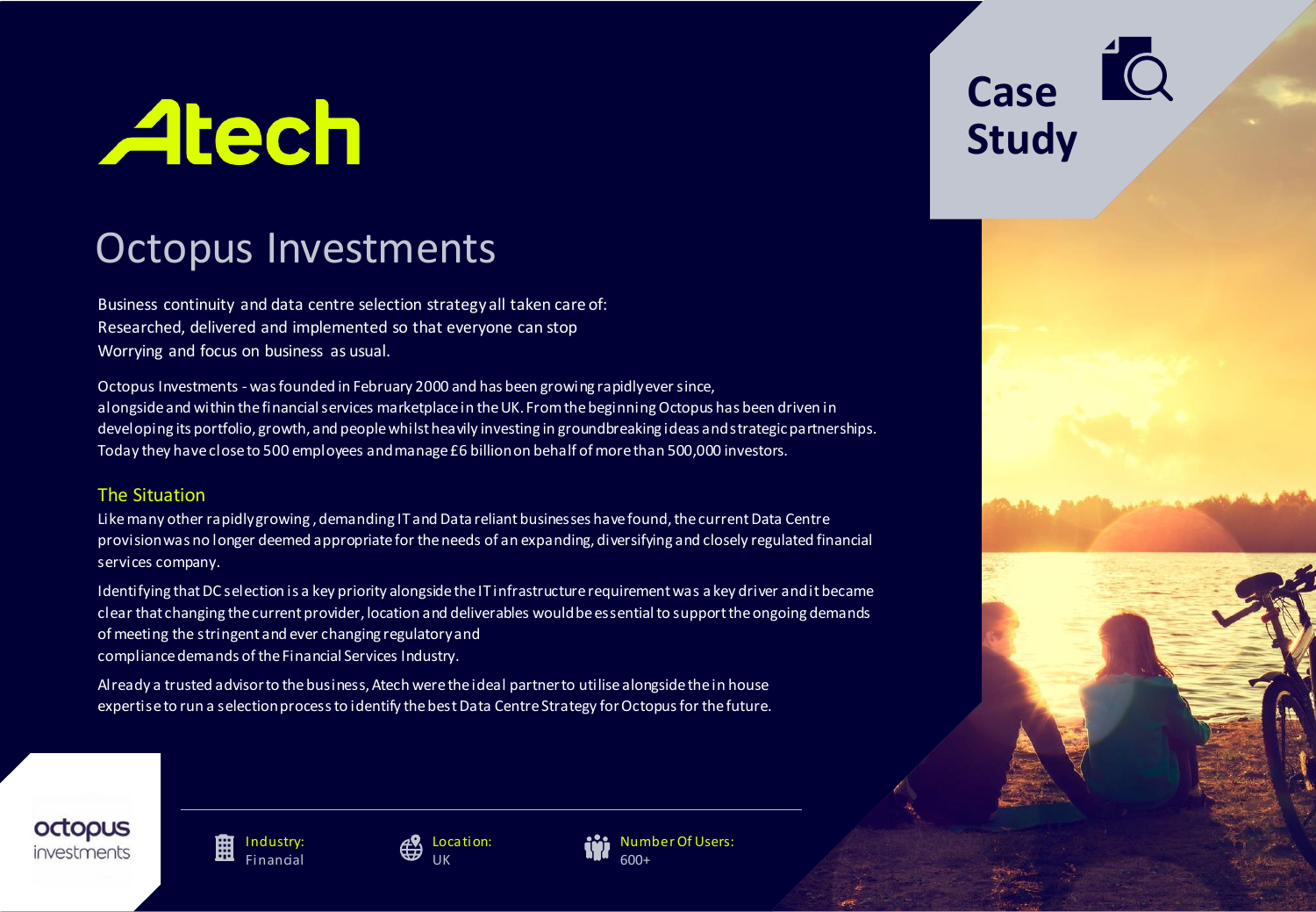

## What Atech delivered

Key strategic decisions and priority projects require considerable stakeholder management and sponsorship to ensure they are successful and get over the line. Considering the options for a Data Centre partner clearly demanded a consultative, clearly defined and methodical analysis of the marketplace to ensure that the resulting selection process provided detailed insight. The output provided a fully transparent and auditable process that ensured the resulting shortlist of providers was indicative of the range, capability and options in the marketplace.

Using a proven consulting and project methodology provided the client with clear provider and solution choices and comparisons carefully selected to meet the clients existing and future needs of a Data Centre solution.

Broad and extensive knowledge of the industry coupled with practical insight into the client business objectives made the process efficient and effective and mindful of the wider needs of the business strategy.





#### The Challenges

There were a number of main considerations that the process needed to address and be aware of:

- Ongoing reliability issues with the current Data Centre and why they occurred.
- The incompatibility of the current pricing model of the Data Centre with industry standards.
- The current provider was owned by a third party with a potential conflict of interest.
- The current provider was unable to meet the medium to long term requirements for growth.
- The decision making needed to become part of the overall IT strategy.

Data Centre's typically have many variables between the service they provide such as:

- Resilience
- Innovative and complex management systems
- Security levels
- Connectivity speeds
- Carrier and Cloud options
- On-net Telcos supplied
- Client risk profile

It was essential that the selection process addressed these variables alongside general due diligence and analysis of the current service providers demonstrating comparative rankings, positives and negatives, data gathering and comparisons at each stage.

Clearly defining the client requirements and objectives was crucial with extensive stakeholder management and support during the process and in conjunction with each of the milestones.

Understanding the absolute brief involves a step by step process designed to fully challenge and interrogate the current and future needs and expectations to ensure a perfect match with the solution provider offerings.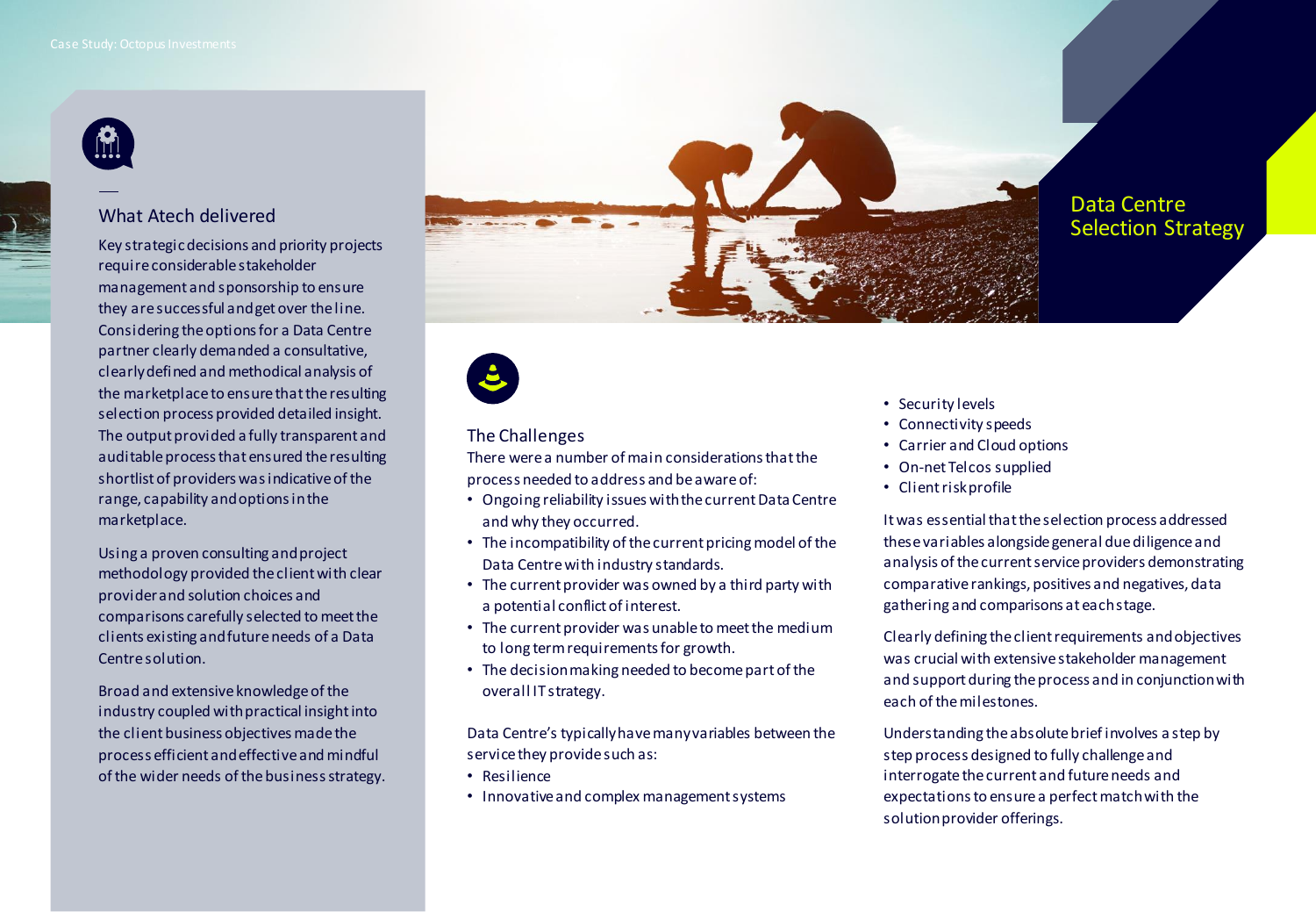#### Case Study: Octopus Investments

# $\begin{array}{ccc} \mathsf{ere} \text{ an } & \mathsf{tw} \text{ did } \mathsf{t} \mathsf{h} & \mathsf{if} \text{ at} \mathsf{it} \end{array}$ place? **Russes Seek to gain control over their Data Centre Little understanding of how to Nit or the complexitive** voh the stages of:

- Selection or providers to compare
- Network design
- Detailed 'As is audits'
- Contract and price negotiations
- New centremove
- Data centreclosedown

Balancing risk and expense becomes increasingly tough as businesses grow and the data held increases exponentially.

Customers need a more efficient way to manage their growing data needs whilst maintaining data integrity and accommodating country specific data privacy rules and regulations.

Growth needs managing and the supplier offering the service needs a rapid and stable plan for scalability and dependability.

Typically, Data Centreswill seek to adhere to internationally recognized DC standards for Uptime. The US Uptime institute, has 4 levels (1-4) with 4 being the highest rated. The tiering system allows for unavailability of service over a period of one year or 526,500 minutes.



What did the client really want and what were the key differentiators between providers?

There are a number of Key Negotiation Options and differentiators (when comparing the key players) which needed to balance with the clear and rigorous requirements of the client.

- Charges associated with Security Arrangements
- Discounts on proposed lease length
- Number of cabinets required and sizing
- Maximum power per cabinet
- The overall power draw cap
- HVAC requirements
- Telco requirements
- Metered or Allocated Power
- Rights of First Refusal options (ROFR)
- Rent free periods during set up of service
- Support services offered (offsite or onsite)
- CCTV arrangements
- Uptime institute Classification Tier
- Information Security Management Standards
- Existing Contractual commitments

All of these key deliverables are considered as part of the discovery and negotiation between the client and the proposed suppliers.



Clear solution choices carefully selected to meet the clients needs